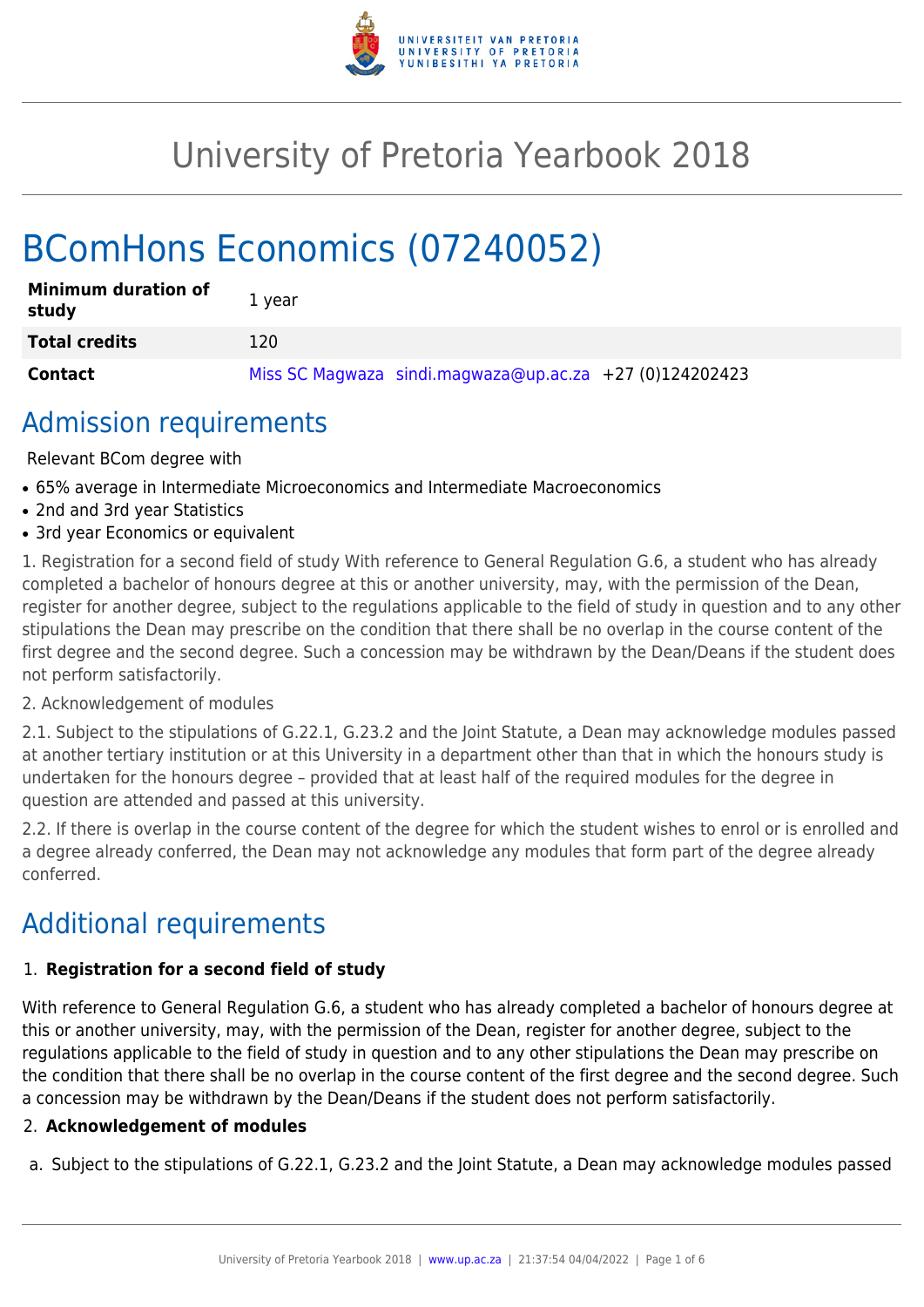

at another tertiary institution or at this University in a department other than that in which the honours study is undertaken for the honours degree – provided that at least half of the required modules for the degree in question are attended and passed at this university.

b. If there is overlap in the course content of the degree for which the student wishes to enrol or is enrolled and a degree already conferred, the Dean may not acknowledge any modules that form part of the degree already conferred.

# Other programme-specific information

A minimum of least 120 credits must be obtained, 90 from compulsory modules and 30 from the research component.

Please consult the alphabetical list of modules for applicable module prerequisites.

The Economics programme is a one year programme, and, therefore, students cannot fail any modules. Failure of any module will lead to expulsion from the programme.

All honours candidates are required to attend the department's orientation and welcome programme, which orientates candidates with respect to the requirements and demands of the postgraduate programme, and deals with critical administrative and academic requirements necessary to succeed in the postgraduate programme.

The Department of Economics is serious about the need to develop students from previously disadvantaged backgrounds, and accepts that it has a responsibility to provide its own students with a seamless educational experience.

# **Capacity limitations**

- The supervision of postgraduate students is a time-consuming process, and, therefore, the Department reserves the right to limit entry into programmes.
- Please consult the department for the most recent information on enrolment expectations.
- All reasonable measures will be taken to ensure that those students who meet the minimum requirements, are enrolled.
- In the event that departmental capacity cannot accommodate the number of students who meet the minimum requirements, the students will be ranked according to the above averages, and only the top performing students will be admitted to the programme, in accordance with the number of students that the departmental teaching capacity and supervision can accommodate.

# Examinations and pass requirements

In calculating marks, General Regulation G12.2 applies.

Subject to the provisions of General Regulation G.26, a head of a department determines, in consultation with the Dean

- when the honours examinations in his/her department will take place, provided that:
- i. honours examinations which do not take place before the end of the academic year, must take place no later than 18 January of the following year, and all examination results must be submitted to the Student Administration by 25 January; and
- ii. honours examinations which do not take place before the end of the first semester, may take place no later than 15 July, and all examination results must be submitted to the Student Administration on or before 18 July.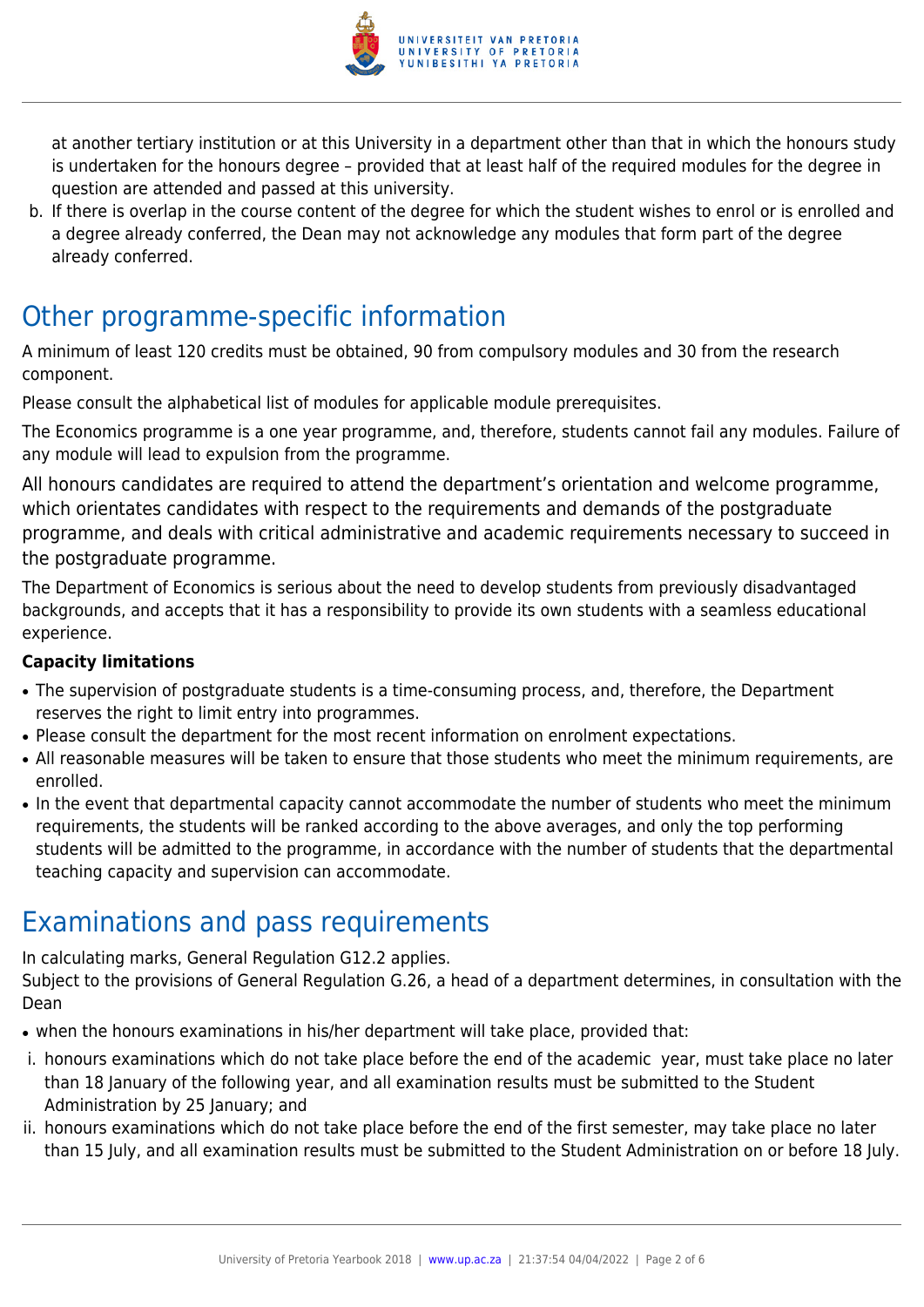

- whether a candidate will be admitted to a supplementary examination, provided that a supplementary examination is granted, only once in a maximum of two prescribed semester modules or once in one year module;
- supplementary examinations (if granted) cover the same subject matter as was the case for the examinations;
- NB: For the purpose of this provision, the phrase "not sit for an examination more than twice in the same subject" as it appears in General Regulation G.18.2, implies that a candidate may not be admitted to an examination in a module, including a supplementary examination, more than three times.
- the manner in which research reports are prepared and examined in his department.

**NB**: Full details are published in each department's postgraduate information brochure, which is available from the head of department concerned. The minimum pass mark for a research report is 50%. The provisions regarding pass requirements for dissertations contained in General Regulation G.12.2 apply mutatis mutandis to research reports.

Subject to the provisions of General Regulation G.12.2.1.3, the subminimum required in subdivisions of modules is published in the study guides, which is available from the head of department concerned.

# General information

All honours candidates are required to attend the department's orientation and welcome programme, which orientates candidates with respect to the requirements and demands of the postgraduate programme, and deals with critical administrative and academic requirements necessary to succeed in the postgraduate programme.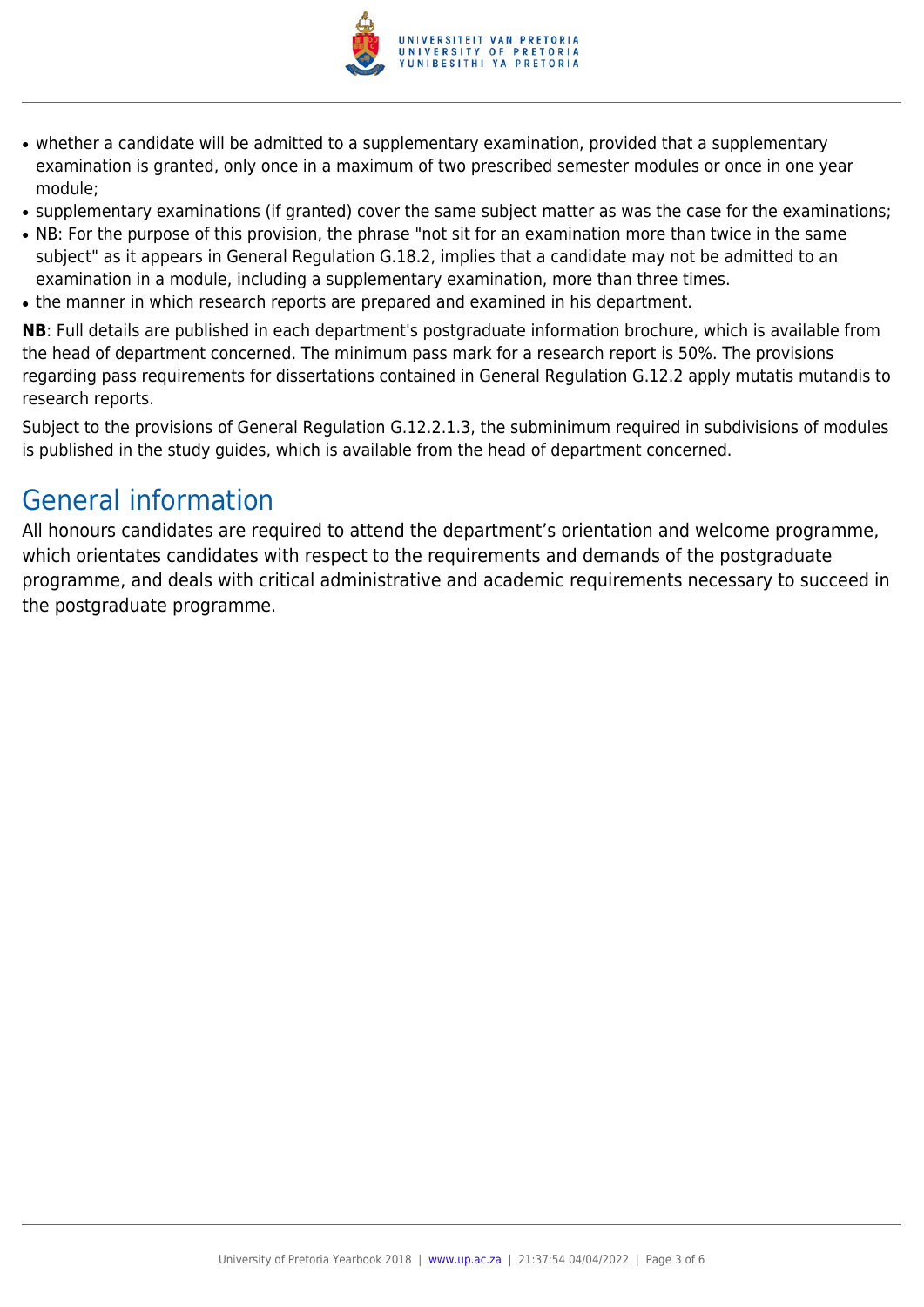

# Curriculum: Final year

**Minimum credits: 120**

# **Core modules**

## **Research essay 795 (EKN 795)**

| <b>Module credits</b>         | 30.00                               |
|-------------------------------|-------------------------------------|
| <b>Prerequisites</b>          | Only for Honours Economics students |
| <b>Contact time</b>           | 1 lecture per week                  |
| <b>Language of tuition</b>    | Module is presented in English      |
| <b>Department</b>             | Economics                           |
| <b>Period of presentation</b> | Year                                |
|                               |                                     |

### **Module content**

This module will present the underlying principles of research methodology, as well as the principles of writing, referencing, and research ethics. The module will be evaluated based on an economics research proposal, a research ethics submission and a research paper focussing on the analysis of economic issues or policies.

# **Econometrics 713 (EKT 713)**

| <b>Module credits</b>         | 15.00                                                                         |
|-------------------------------|-------------------------------------------------------------------------------|
| <b>Service modules</b>        | Faculty of Natural and Agricultural Sciences                                  |
| <b>Prerequisites</b>          | Only for BComHons: Agricultural Economics, Econometrics or Economics students |
| <b>Contact time</b>           | 2 lectures per week                                                           |
| <b>Language of tuition</b>    | Module is presented in English                                                |
| <b>Department</b>             | <b>Economics</b>                                                              |
| <b>Period of presentation</b> | Semester 1                                                                    |

### **Module content**

An introductory yet comprehensive course in econometrics, encompassing an in-depth examination of elementary statistics and regression analysis. This includes the fundamentals of simple and multiple regression analyses, as well as estimation, inference and hypothesis testing. Considerable attention is devoted to practical applications on current economic issues and examples drawn from the applied economic literature.

### **Econometrics 723 (EKT 723)**

| <b>Module credits</b>      | 15.00                                                     |
|----------------------------|-----------------------------------------------------------|
| <b>Prerequisites</b>       | Only for Hons Econometrics or Economics students: EKT 713 |
| <b>Contact time</b>        | 2 lectures per week                                       |
| <b>Language of tuition</b> | Module is presented in English                            |
| <b>Department</b>          | <b>Economics</b>                                          |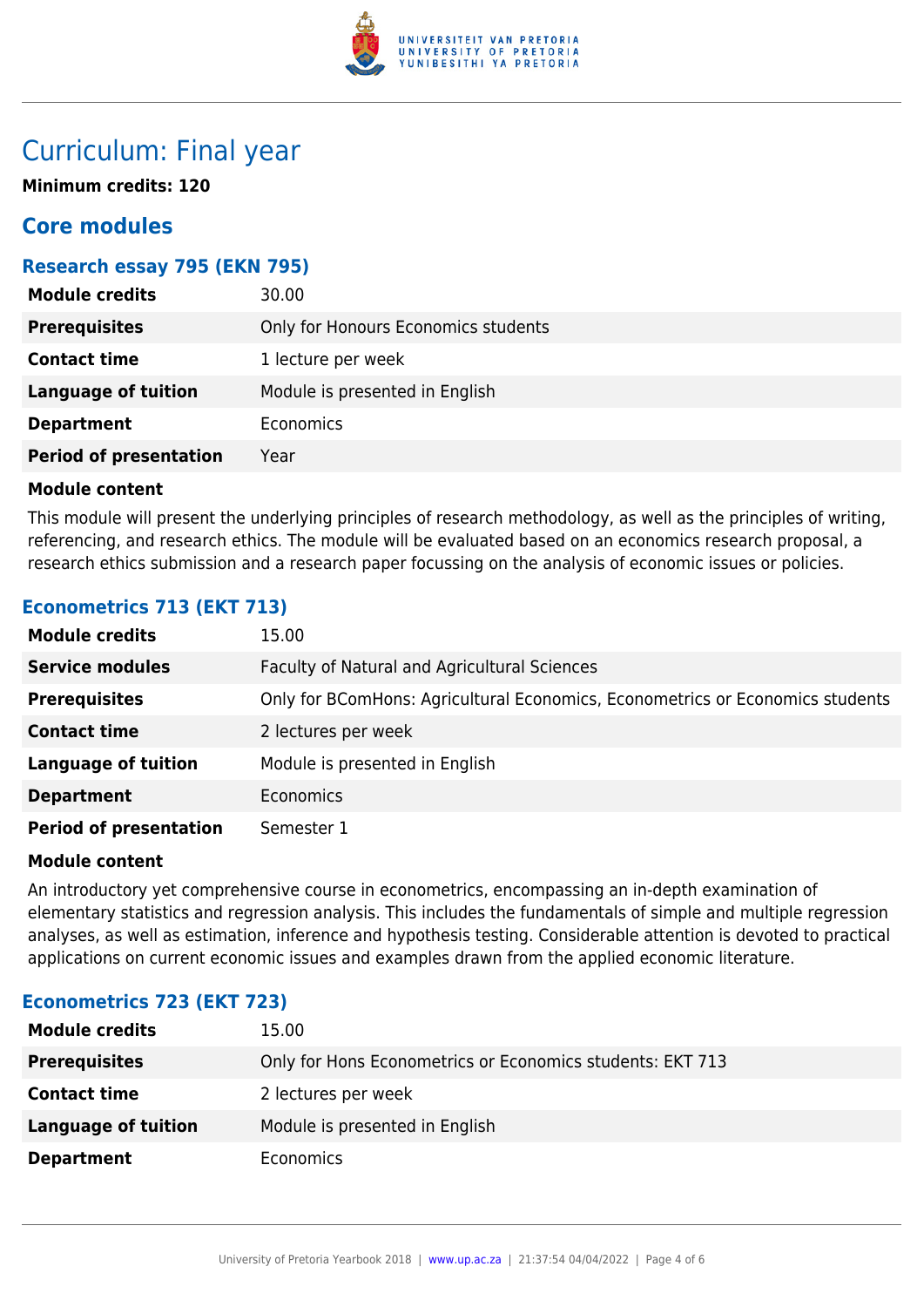

#### **Period of presentation** Semester 2

#### **Module content**

An advanced course in econometrics that goes beyond elementary statistics and regression analysis. This includes in-depth analyses of the theory and application of stationarity, unit roots and co-integration in single equations. In addition to this, the concepts of qualitative analysis, cross-sectional modelling and simultaneousequation modelling are dealt with.

### **Macroeconomics 780 (MEK 780)**

| <b>Module credits</b>         | 15.00                                        |
|-------------------------------|----------------------------------------------|
| <b>Service modules</b>        | Faculty of Natural and Agricultural Sciences |
| <b>Prerequisites</b>          | Admission into relevant programme            |
| <b>Contact time</b>           | 1 seminar per week, 2 lectures per week      |
| <b>Language of tuition</b>    | Module is presented in English               |
| <b>Department</b>             | <b>Economics</b>                             |
| <b>Period of presentation</b> | Semester 1                                   |

#### **Module content**

This module will cover the core theoretical concepts of macroeconomics focussing specifically on labour and goods markets as well as intertemporal issues, such as capital markets. Topics will include economic growth, exogenous and endogenous, business cycles, monetary economics, stabilization policies and structural policies.

### **Macroeconomics 781 (MEK 781)**

| <b>Module credits</b>         | 15.00                          |
|-------------------------------|--------------------------------|
| <b>Prerequisites</b>          | <b>MEK 780</b>                 |
| <b>Contact time</b>           | 1 lecture per week             |
| <b>Language of tuition</b>    | Module is presented in English |
| <b>Department</b>             | Economics                      |
| <b>Period of presentation</b> | Semester 1 or Semester 2       |

#### **Module content**

As a follow-on to the first semester of macroeconomics MEK 780, this module will cover more advanced topics in macroeconomics, especially international finance and political economy. The role of money will also receive attention.

#### **Microeconomics 780 (MIE 780)**

| <b>Module credits</b>  | 15.00                                        |
|------------------------|----------------------------------------------|
| <b>Service modules</b> | Faculty of Natural and Agricultural Sciences |
| <b>Prerequisites</b>   | Admission into relevant programme            |
| <b>Contact time</b>    | 4 lectures per week                          |